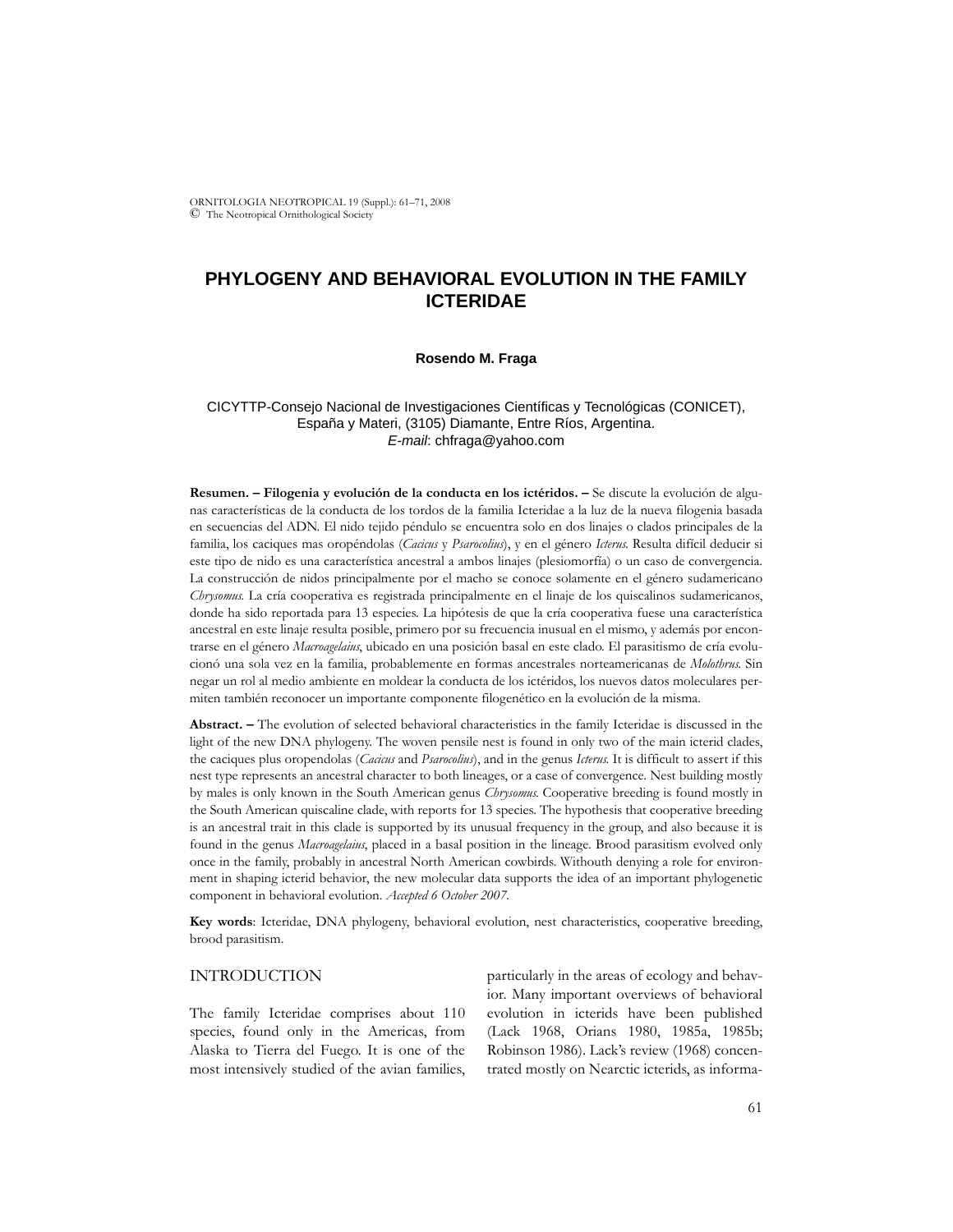tion on basic natural history for most Neotropical species was scant. This situation is steadely improving, and in this review I will concentrate mostly on Netropical icterids.

Studies on behavioral evolution rely mostly in comparisons between related species, therefore requiring a reasonable phylogeny. The older evolutionary studies on icterid behavior suffered from the lack of a solid phylogenetic background. Traditional phylogeny was mainly based on morphological and plumage characters (e.g., Beecher 1950), and those characters often show convergent evolution in birds. More recently a molecular phylogeny of the Icteridae was built by S. Lanyon and coworkers (e.g., Lanyon & Omland 1999, Johnson & Lanyon 1999), first based on mitochondrial DNA, and posteriorly also on nuclear DNA. Most species in the family (about 90%) have been sequenced, and the phylogeny has been enlarged and refined in successive papers (e.g., Cadena *et al.* 2004, Price & Lanyon 2004a).

Some recent behavioral studies on icterids have used the new phylogeny to reconstruct evolutionary trends or patterns, like male poligyny (Searcy *et al.* 1999, Webster 1999) or song (Price & Lanyon 2004b). Here I will use the new phylogeny to discuss the evolution of other behavorial traits in the family Icteridae. The role of phylogeny in behavioral evolution was somewhat controversial in the older comparative studies. Some authors minimized its role (e.g., Robinson 1986), but others (e.g. Orians 1985b) recognized the existence of conservative, phylogenetic components in the behavior of icterids. My results are used to revaluate the role of phylogeny in shaping the behavioral evolution of icterids.

## METHODS

I deliberately selected behavioral traits which I have studied or researched in the field in the last 34 years (e.g., Fraga 1972, Fraga & Kreft

2006). Besides my own data, other behavioral information was obtained from the general literature (e.g., Jaramillo & Burke 1999) or from published and unpublished field studies. As I am currently involved in writing the family account of the Icteridae for the Handbook of the Birds of the World (Fraga in prep.), I have accumulated an important amount of information for the group.

Behavioral evolution was interpreted with the DNA phylogenetic trees. However, not all the icterid species have been sequenced or incorporated in the new phylogenetic trees. There are two main reasons for this incomplete coverage. First, the authors of the DNA phylogeny based their research on the taxonomic list of Sibley & Monroe (1990). This list, with 97 recognized icterid species, is somewhat outdated. Jaramillo & Burke (1999) recognized 103 species. Second, several icterid species endemic to Brazil, Colombia and Cuba have not been sequenced and incorporated in the molecular tree. In this review I discuss three additional icterid species, endemic to Brazil and Colombia, and not found in the molecular trees.

# RESULTS AND DISCUSSION

The DNA phylogenetic tree for the entire family (Lanyon & Omland 1999) is presented in Fig. 1. For this review the family is conveniently subdivided into five main clades or lineages: caciques and oropendolas (*Psarocolius*, *Cacicus* and related genera), orioles (*Icterus*), meadowlarks and allies (*Sturnella* and related genera), North American quiscalines (*Quiscalus*, *Euphagus* and related genera), and the South American quiscalines (a complex group with about 10 genera). Both quiscaline lineages are distantly related, but otherwise the molecular methods have not yet resolved the relationships between the main icterid clades.

The molecular tree agrees with the traditional taxonomy in recognizing the mono-

#### FRAGA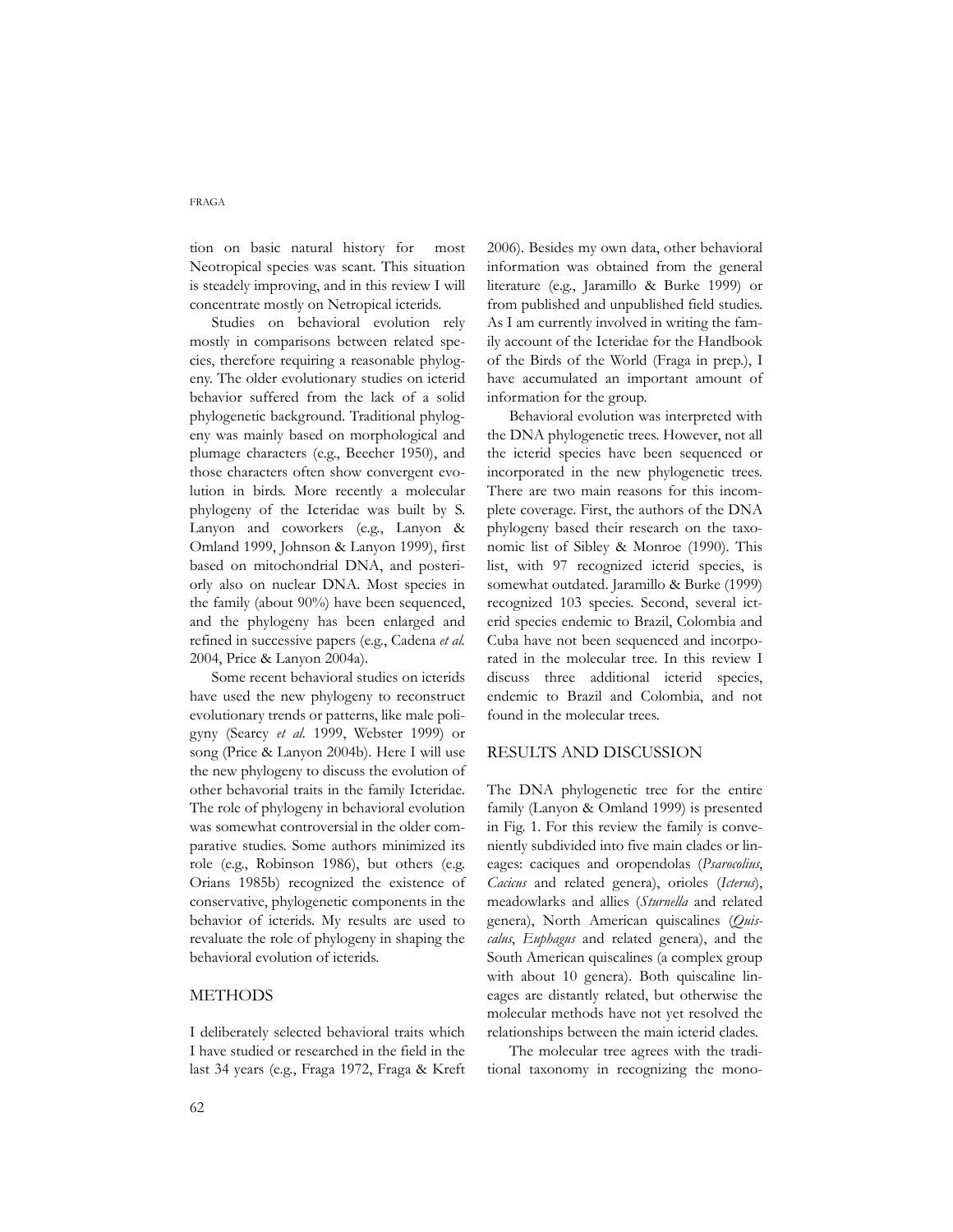PHYLOGENY AND BEHAVIORAL EVOLUTION IN ICTERIDAE



FIG. 1. The DNA phylogenetic tree of the family Icteridae, showing the main lineages or clades (modified from Lanyon & Omland 1999).

phyly of some species-rich genera (e.g., orioles *Icterus*, oropendolas *Psarocolius*). On the other hand, the traditional marsh blackbird genus *Agelaius* results in a composite of North and South American lineages (Lanyon 1994). A nomenclaturial solution for the poliphyletic *Agelaius* has been proposed (Lowther *et al.* 2004) and is followed here. A nomenclaturial solution for the equally poliphyletic and species-rich genus *Cacicus* awaits further information (Fraga 2005a).

*Icterid nests, particularly woven pensile nests.* In some passerine families, notably the Furnariidae in the Neotropics, the nest structure and nest building behavior may reflect phylogenetic relatedness (Zyskowski & Prum 1999). One good example in the Icteridae is the misnamed Yellow-billed Cacique (*Amblycercus holosericeus*). Because of its external morphology and skulking habits, *Amblycercus* was often included in the genus *Cacicus* (e.g., Fjeldså & Krabbe 1990). Skutch (1954) rejected this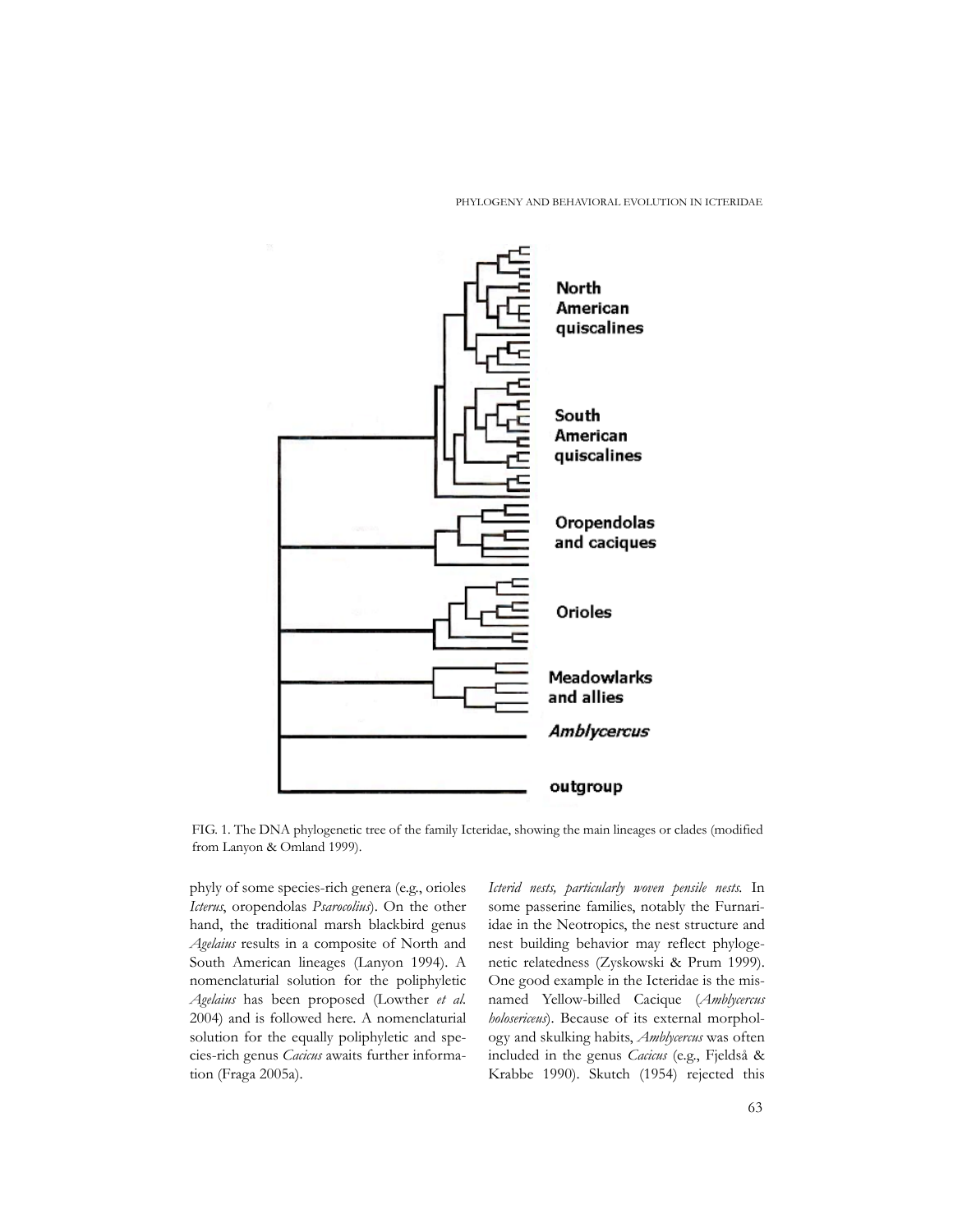view because its nest is an open cup, supported upon branches and vines in dense vegetation, therefore quite unlikely the nest of any other cacique. The DNA data show this icterid to conform an isolated lineage by itself, not closely related to the true caciques and oropendolas (Fig. 1). This result is also supported by a distinctive skeletal anatomy (Webster 2003).

Icterids are one of the two passerine families that weave pensile nests, the other family being the Ploceine weavers (Ploceinae) of Asia and Africa (Collias & Collias 1964, Lack 1968). Nest weaving is a complex behavior, involving a careful selection of fibrous materials, a series of movements for interlacing the material into a resistant fabric, and the firm attachment of the structure to a branch or leaf. Detailed studies of weaving behavior in icterids are available for female Crested Oropendolas (*Psarocolius decumanus*) (Schafer 1957, Drury 1962). Although nest weaving skills are affected by experience (Schafer 1957, Drury 1962), weaving behavior probably involves a strong genetic component. The overall rarity of this type of nesting behavior in birds makes this trait particularly useful for a phylogenetic analysis.

Within the icterids, woven pensile nests are found only in two main clades, the orioles (*Icterus*), and the cacique plus oropendola clade (fig. 1). *A priori*, this shared nest type may reflect a common ancestry for both lineages (technically a plesiomorphy). The nests of the oriole clade are, however, far more heterogeneous than those of caciques and oropendolas.

Some oriole species like Scott's Oriole (*I. parisorum*) may built semipensile nests, attached to lateral branches or other vegetation (Flood 2002). The structures woven by many smaller orioles are just shallow bags, quite unlike the elongated bags of caciques and oropendolas. Only some of the larger orioles weave elongated pendant nests that closely resemble the structures of caciques and oropendolas (Howell & Webb 1995). Lastly, different troupial populations show a remarkable graduation in nesting habits, from conventional nest weaving to almost obligate nest piracy (Lindell & Bosque 1999); in this case, the use of other birds'nests is a derived character. The many types of nests found in the orioles would suggest that the weaving of pensile nests has evolved independently in the oriole and the cacique-oropendola clades.

In the last lineage all nests are pendant elongate bags. The nests of *Psarocolius* oropendolas are relatively uniform in shape and materials (e.g., Fraga & Kreft 2007), but those of caciques (*Cacicus*) vary in size, shape and materials, probably reflecting the polyphyly of this group. The Golden-winged Cacique (*C. chrysopterus*) weave nests mostly with dark fungal fibers (Chatellenaz & Ferraro 2000, pers. observ.). This trait is found in other smaller caciques and may reflect phylogenetic relatedness.

*Roles of both sexes in nest building.* All the possible combinations of male and female roles occur among icterids. The most widespread role combination is nest building only by the female. This situation characterizes the oropendolas and caciques, most if not all the orioles (*Icterus*), and also the meadowlarks (*Sturnella*). This combination occurs in monogamous and polygynous species. Among the quiscalines there are further role combinations. In the parasitic cowbirds (*Molothrus*) neither males or females build nests. Nest building only by females occurs in most quiscaline species, either in the North or South American clades. Nest building by both sexes occurs in some quiscalines, notably in the genus *Dives* (Skutch 1954). A somewhat transitional stage is found in many quiscaline species, in which males gather nesting material that is rarely placed in the nest site. In some species, this non-functional behavior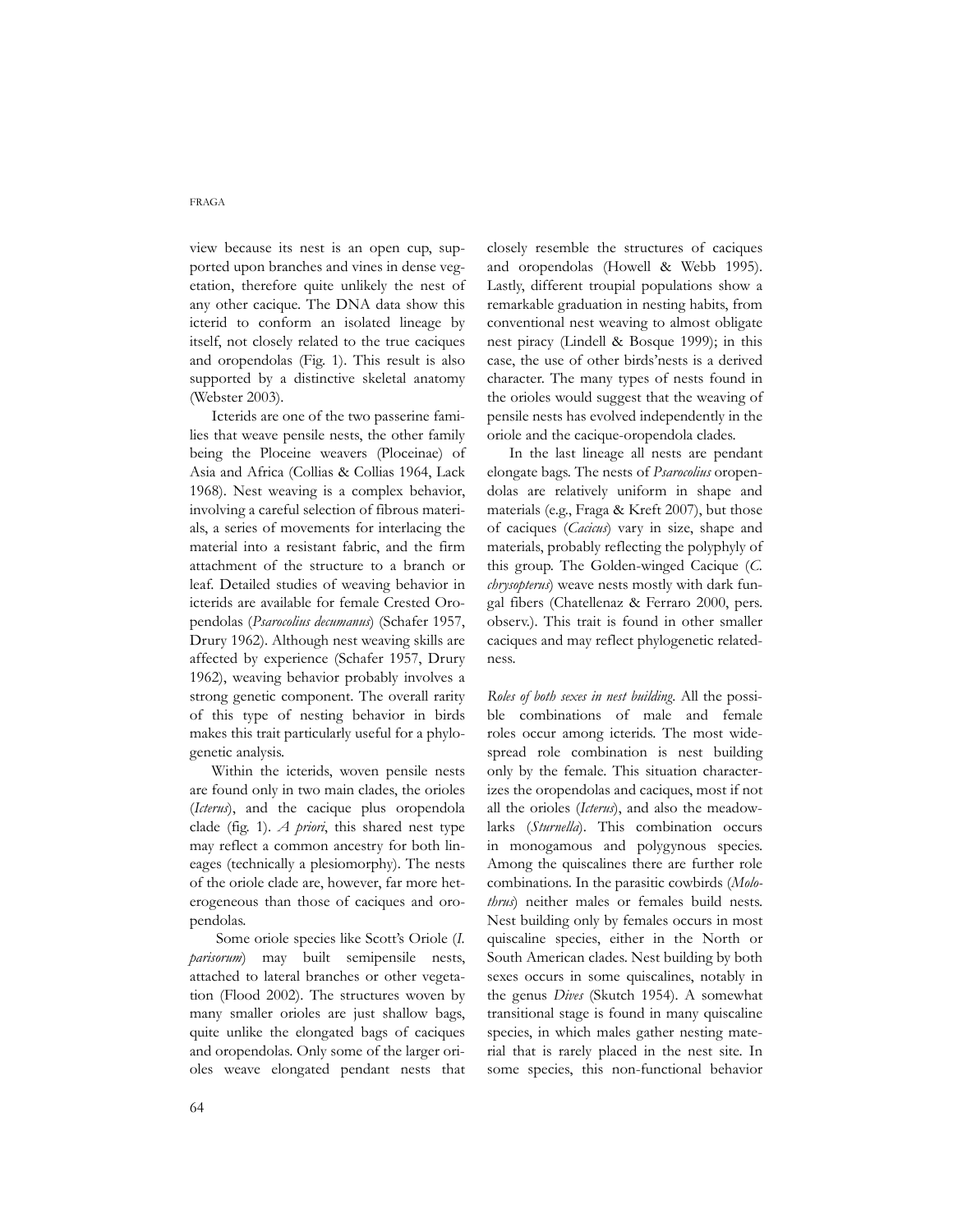PHYLOGENY AND BEHAVIORAL EVOLUTION IN ICTERIDAE



FIG. 2. The DNA phylogenetic tree of the South American quiscalines (modified from Cadena *et al.* 2004) showing with gray circles the species with reports of cooperative breeding.

seems to be a mating display (Orians & Christman 1968). Lastly, the most unusual role combination is nest building mostly by the male. It has been reported only in two South American quiscalines, the Yellowhooded and Chestnut-capped Blackbirds (*Chrysomus icterocephalus* and *C*. *ruficapillus*) (Lowther *et al.* 2004), which, according to the DNA data are sister species (Fig. 2). This represents a remarkable coincidence of behavioral and molecular data.

*Phylogeny and polygyny.* Searcy *et al.* (1999) and Webster (1999) discussed the role of phylogeny and the marsh environment in the evolu-

tion of male polygyny in Nearctic species of *Agelaius*, notably the Red-winged Blackbird (*A*. *phoeniceus*). Their models were not very predictive for the equivalent species of the South American quiscaline clade, which are mostly monogamous (Orians 1980, Fraga 2005b). The role of phylogeny in the evolution and maintenance of polygyny in *Agelaius* cannot be strong, as Caribbean species in the genus are marsh-nesting but monogamous (Withingham *et al.* 1996). Besides, different populations of Red-winged Blackbirds differ in their degree of polygyny, as measured by male harem size (Beletsky 1996). Other icterid genera contain monogamous and polygynous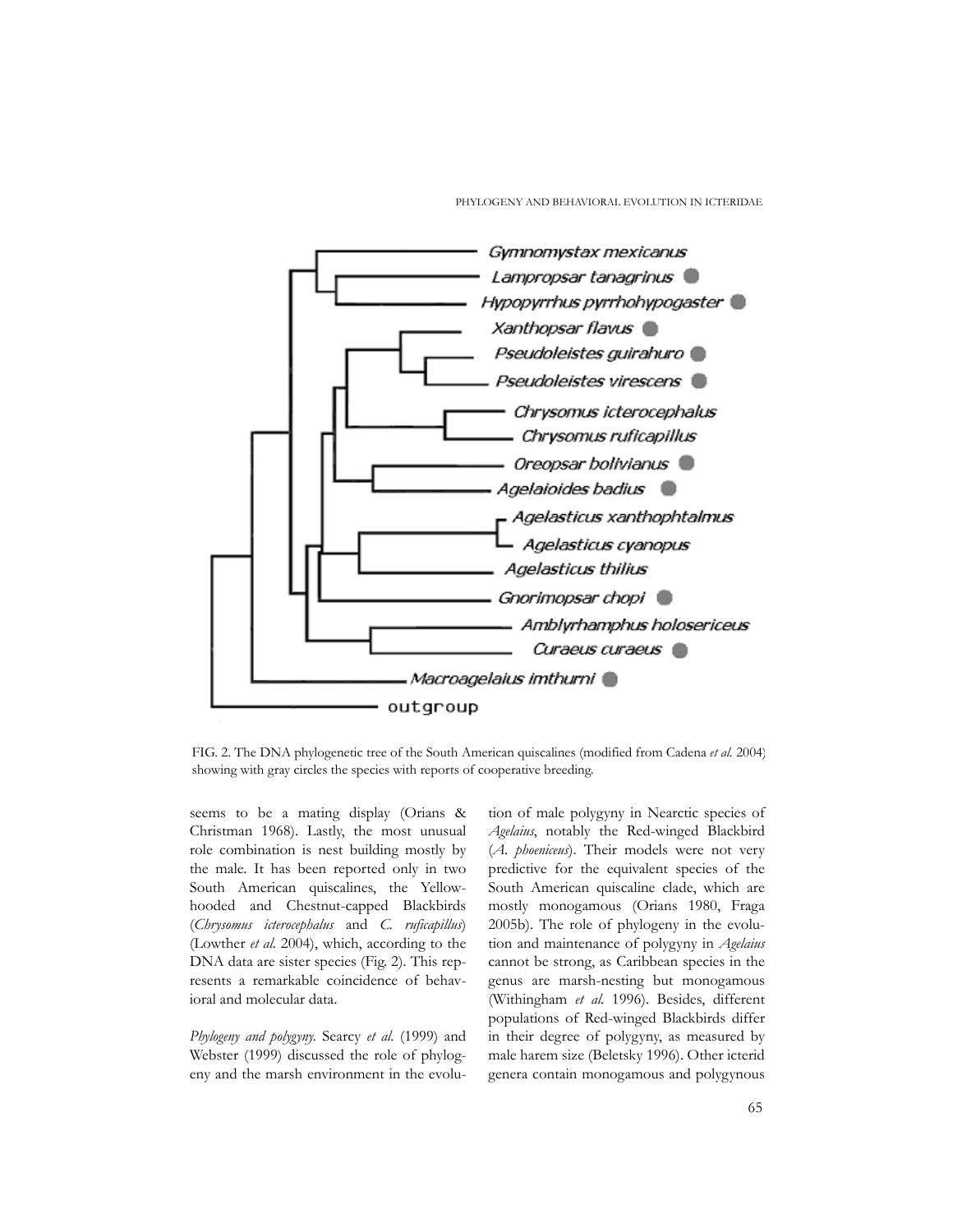6 6 TABLE 1. Life zones, altitudinal ranges (m) and main habitats of cooperative breeding icterids of the South American quiscaline clade.

| Species                                              | Life zones               | Altitude range (m) | Main habitats              |
|------------------------------------------------------|--------------------------|--------------------|----------------------------|
| Tepui-Mountain-Grackle (Macroagelaius imthurni)      | Tropical to subtropical  | $500 - 2000$       | Wet montane forest         |
| Colombian Mountain-Grackle (Macroagelaius subalaris) | Subtropical to temperate | 1900-3100          | Wet montane forest         |
| Velvet-fronted Grackle (Lampropsar tanagrinus)       | Tropical                 | $0 - 500$          | Flooded forest and savanna |
| Red-bellied Grackle (Hypopyrrhus pyrrohypogaster)    | Subtropical to temperate | 1200-2700          | Wet montane forest         |
| Grayish Baywing (Agelaioides badius)                 | Subtropical to temperate | $0 - 3200$         | Mesic to dry open woodland |
| Pale Baywing ( <i>Agelaioides fringillarius</i> )    | Tropical                 | 150–900            | Dry open woodland          |
| Bolivian Blackbird (Oreopsar bolivianus)             | Temperate                | 2400-3200          | Dry woodland, scrub        |
| Chopi Blackbird ( <i>Gnorimopsar chopi</i> )         | Tropical to subtropical  | $0 - 1200$         | Mesic woodland, savanna    |
| Saffron-cowled Blackbird (Xanthopsar flavus)         | Subtropical to temperate | $0 - 1000$         | Wet grassland, marshes     |
| Yellow-rumped Marshbird (Pseudoleistes guirahuro)    | Tropical to subtropical  | $0 - 1200$         | Wet grassland, marshes     |
| Brown-and-yellow Marshbird (Pseudoleistes virescens) | Subtropical to temperate | $0 - 500$          | Wet grassland, marshes     |
| Austral Blackbird (Curaeus curaeus)                  | Temperate                | $0 - 2000$         | Mesic to wet forest edge   |
| Forbes' Blackbird (Curaeus forbesi)                  | Tropical                 | $200 - 900$        | Mesic forest edge          |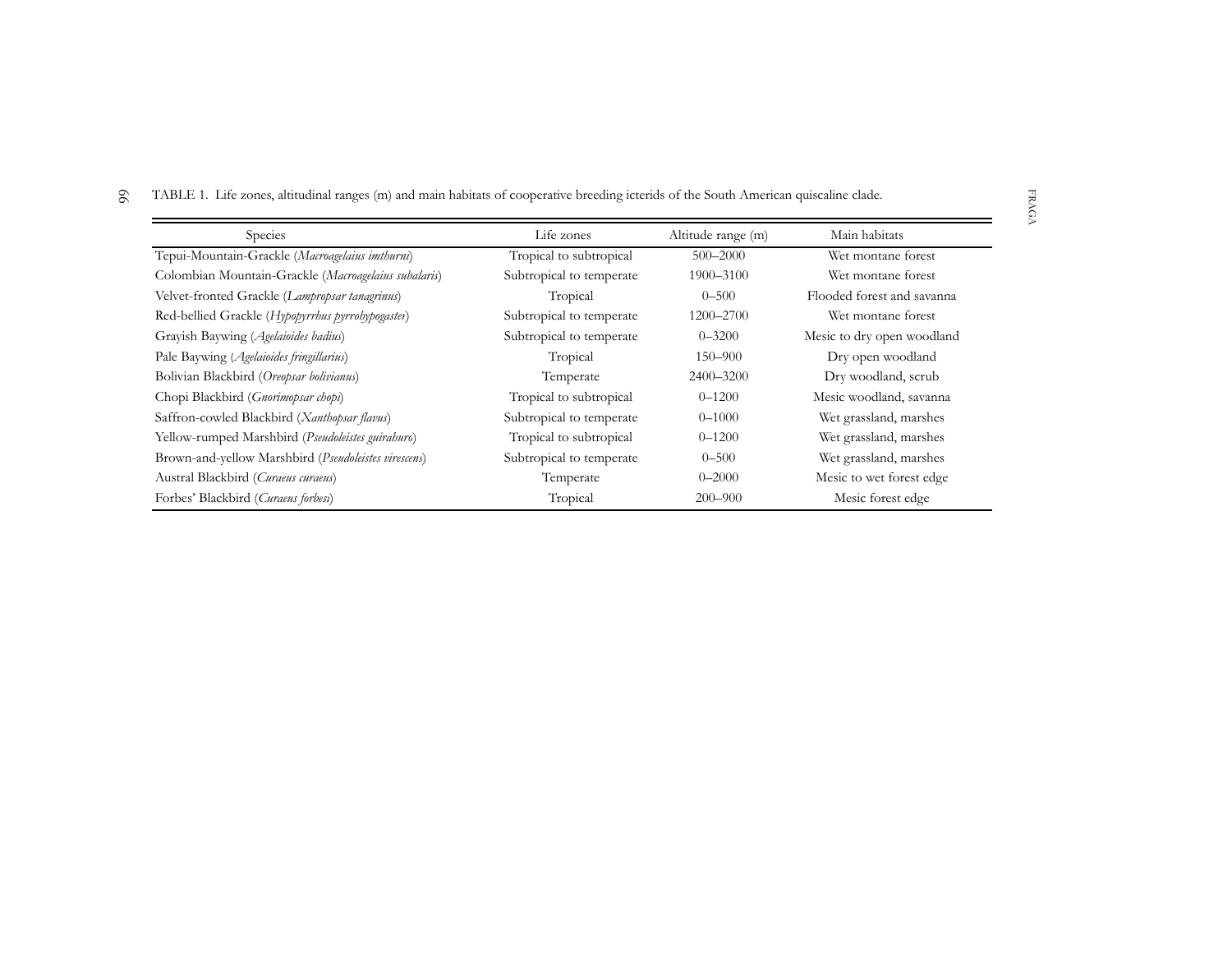species, like *Quiscalus*. The oropendolas (*Psarocolius*) constitute the only large icterid genus containing exclusively polygynous species.

*Cooperative breeding in icterids.* Cooperative breeding involves the participation of individuals (helpers) other than a mated pair in the feeding and care of the young (Brown 1987). This definition stresses the helperís role in chick feeding, but helpers may perform other parental duties like nest building, feeding of the breeding female, incubation, nest guarding, and mobbing of chick predators. Cooperative breeding in icterids was first reported for Grayish Baywings (*Agelaioides badius*) (Fraga 1972) and, since then, it has been found in 13 species of South American quiscalines (Fraga 1972, 1986; Orians *et al.* 1977a, 1977b; Studer & Vielliard 1988, Ochoa & Cuervo Maya 1998, Azpiroz 2000, Cadena *et al.* 2002, Hilty 2003, Fraga & Di Giacomo 2004, Fraga 2005b) (Table 1). Other three species have been added to Table 1. J. Tobias (pers. com) has seen cooperative breeding in Velvetfronted Grackles (*Lampropsar tanagrinus*) in Bolivia. The Pale Baywing (*Agelaioides fringillarius*) was a regular cooperative breeder at six nests I studied at Minas Gerais, Brazil (R. Fraga, unpubl.). This endemic Brazilian taxon is regarded as a separate species by Jaramillo & Burke (1999) and by the official checklist of Brazilian birds (CBRO 2006), an opinion in which I concur. Lastly, Chopi Blackbirds (*Gnorimopsar chopi*) had helpers at three nests with chicks I found in Corrientes (Argentina) and Paraguay (R. Fraga unpubl.).

The data confirms the suspicions of Orians *et al.* (1977b) that cooperative breeding is particularly frequent among South American icterids. Among North American icterids, helping behavior has been reported with some frequency only in the Bobolink (*Dolychonix oryzivorus*) (Beason & Trout 1984). Outside the Bobolink, all known cooperative breeding icterids belong to the South Ameri-

can quiscaline clade. No members of the North American quiscaline clade are known cooperative breeders. In Figure 1 I have mapped the occurrence of cooperative breeding in the South American quiscalines that have been sequenced, using the tree presented by Cadena *et al.* (2004). Note that three species in Table 1 have not been sequenced.

Brown (1987) discussed large-scale patterns in the geographical distribution of cooperative breeding in birds, and found most cooperative breeders in the southern continents, mostly in warm to subtropical climates. In Table 1, I have summarized several environmental variables (life zones, altitudinal range, main habitat) for the cooperative breeding quiscalines of South America. Environmental data was taken from the specific publications on those species mentioned above, as well as from the main field guides (e.g., Hilty 2003) and my own observations on 10 species. Occurrences in man-made habitats (urban parks, agricultural fields, etc.) have been excluded from the table. It can be seen that cooperative breeding quiscalines occur from tropical to temperate latitudes, breed from sea level to 3200 m, and occupy almost all the main South American habitats used by icterids. However, cooperative breeding seems rare or absent in marsh-nesting South American quiscalines, even in monogamous species (Orians 1980).

Brown (1987) classified the different social systems found in cooperative breeding birds. Only few and preliminary studies on the social systems of South Americann quiscalines are available (Orians *et al.* 1977a, Fraga 1991) and much more information is needed. However, there seems to be important differences in social complexity between quiscalines, even between closely related species (Fraga 2005).

*Origin and evolution of cowbird parasitism.* Within the Icteridae, five species of cowbirds (genus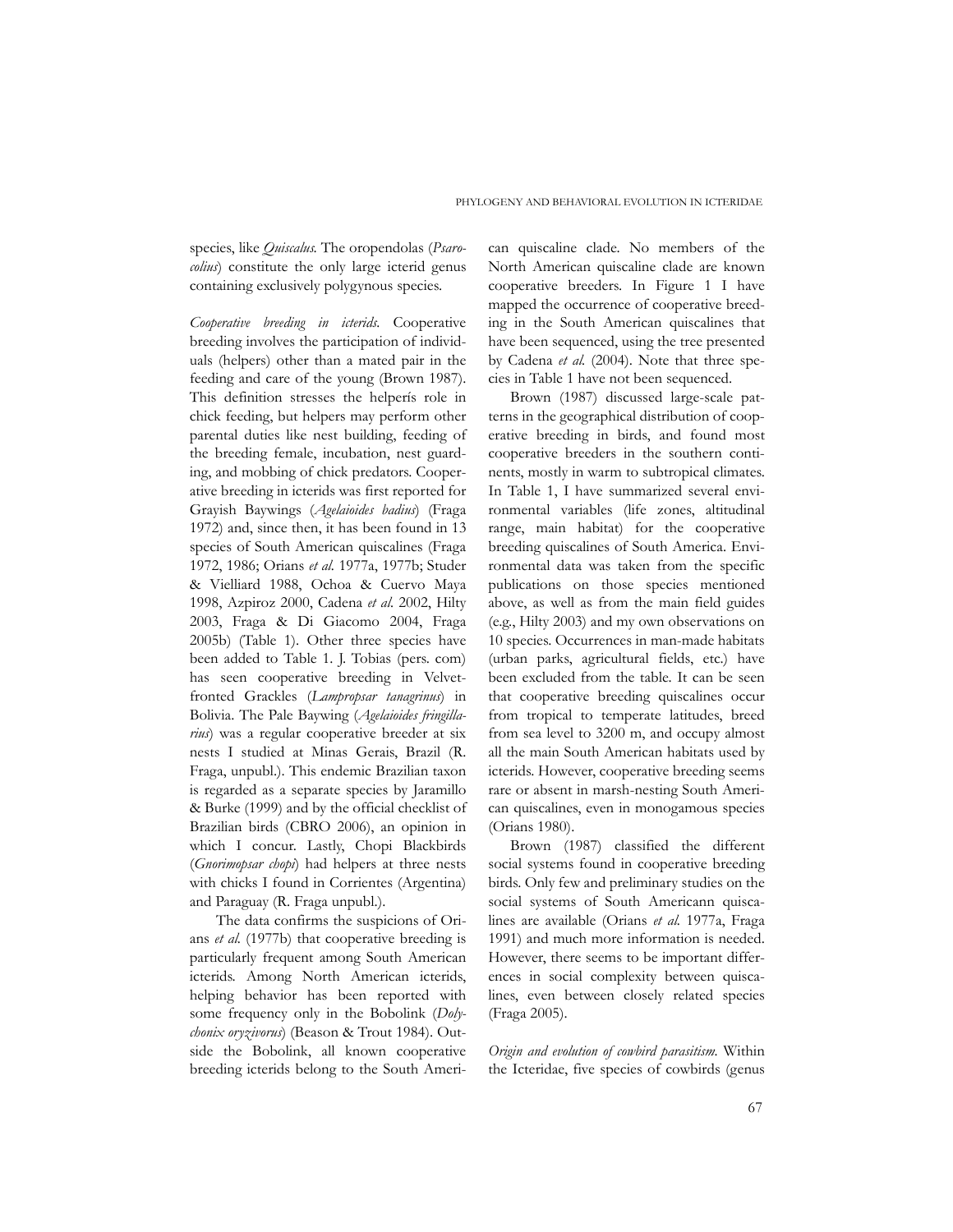*Molothrus*) are obligate brood parasites. Parental care in the female parasites is reduced to egg formation, plus finding and depositing the eggs in the nests of appropiate hosts. Speculations on the the origin and evolution of cowbird brood parasitism can be tested with the new DNA phylogeny.

One set of hypotheses assumed that the Grayish Baywing was the ancestor of the parasitic cowbirds, and that parasitic cowbirds first evolved in South America. This hypothesis was first advanced by Hudson (1920). Hudson selected Grayish Baywings as ancestors on two main reasons: they often breed in other bird's nests, and look quite cowbird-like in their external morphology (hence their former name of Bay-winged Cowbirds). Hudson suggested that a progressive decay of the parental instincts occurred in this lineage, starting with the loss of nest building behavior. He also discovered that Screaming Cowbirds (*Molothrus rufoaxillaris*) were parasitic on Grayish Baywings and that chicks of both species were remarkably similar in plumage and voice (Hudson 1920). He reasoned that the chick resemblance was a shared ancestral character, therefore a proof of the common origin of both species. The alternative idea that chick resemblance between host and parasite was due to mimicry was rejected, on the ground that chicks of most brood parasites do not resemble host chicks, and yet receive parental care from their foster parents (Hudson 1920).

Friedmann (1929) expanded Hudson's ideas and placed them in an evolutionary frame. He presented a cowbird phylogeny in which Grayish Baywings occupied the ancestral position, giving origin to Screaming Cowbirds, the first parasitic cowbird. A behavioral unbalance between nest building and egg-laying instincts, even mediated by hormone unbalance, would have occurred during the evolution of parasitic habits in this lineage (Friedmann 1929). Although he realized that baywings were unusual and distinctive in plumage and behavior (for instance, they do no follow grazing mammals), he accepted the view that the presence a host-like plumage in the Screaming Cowbird chick was evidence of a shared ancestry. Friedmann's views become textbook classics, and few authors (Hamilton & Orians 1965, Lack 1968) questioned its importance.

More recently Skutch (1996) elaborated an hypothesis also based on Hudson's and Friedmann's views. However, for Skutch the main factor responsible for the evolution of brood parasitism was intense competion between closely related icterids for the use of closed nests or nesting cavities. The competitors would be the Grayish Baywings and the ancestral Screaming Cowbirds. The less agressive species (Screaming Cowbirds in his view) evolved parasitism on the most sucessful competitor (the Grayish Baywings).

The traditional view of Baywings as ancestors of the parasitic cowbirds collapsed when Lanyon (1992) showed that Baywings were not closely related to the Screaming Cowbirds, or to any other parasitic cowbird. Mitochondrial DNA showed that Baywings are members of the South American quiscaline icterids, whereas *Molothrus* belongs with the North American quiscalines. In fact, many of the "unusual" behavioral traits found in Grayish Baywings by Hudson and Friedmann occur in other cooperative breeding South American icterids. The close resemblance, in plumage and voice, between Baywing and Scraming Cowbird chicks become a remarkable case of mimicry (Fraga 1979, 1986).

The DNA data shows that parasitic cowbirds are a monophyletic group, and therefore brood parasitism evolved only once in the Icteridae (Lanyon *et al*. 2000). The parasitic cowbirds are inserted within the North American quiscaline clade, even if the molecular data suggests that the Screaming Cowbird, a South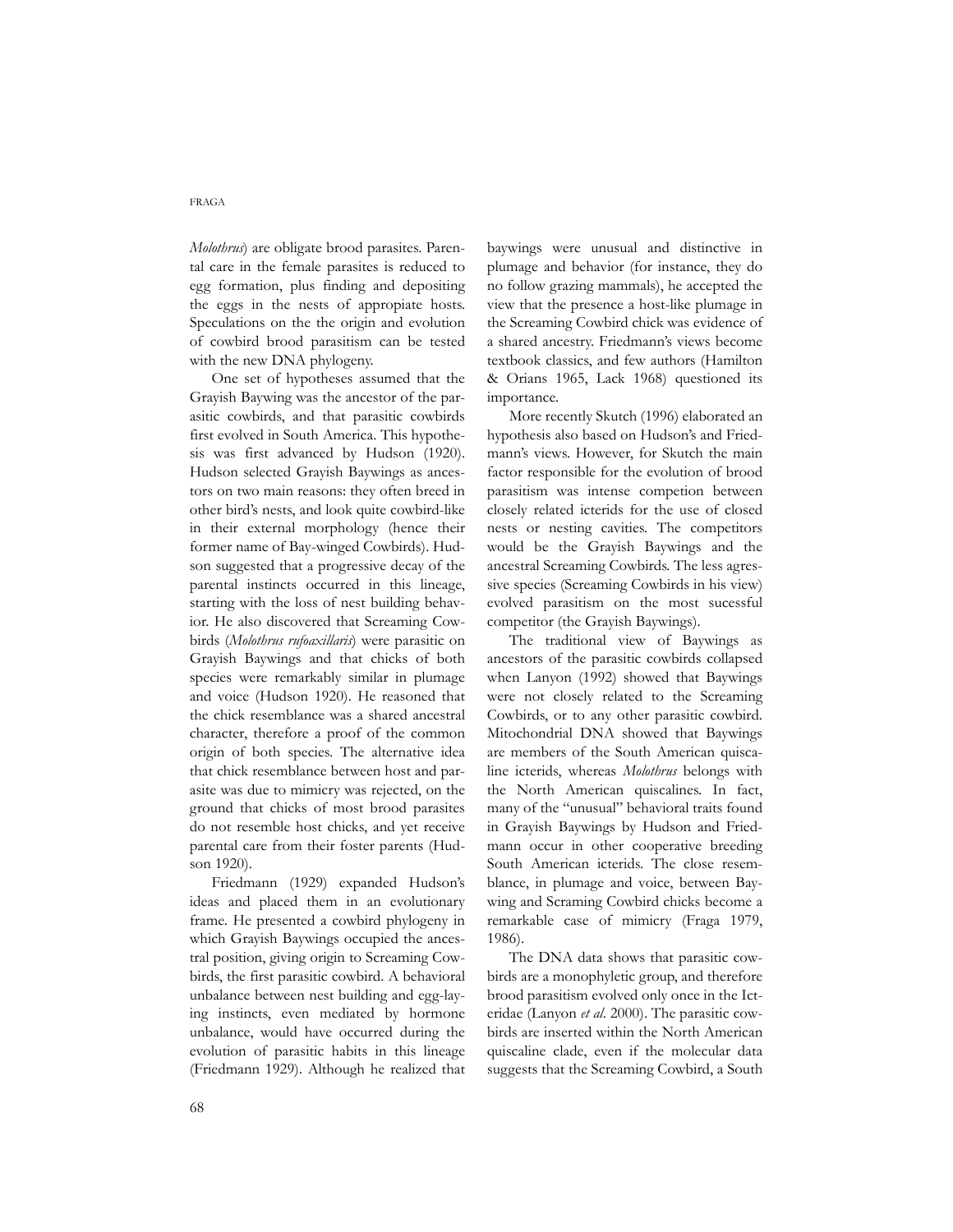American species, is possibly the oldest extant species of parasitic cowbird. The fossil record does not contradict the idea that parasitic cowbirds first evolved in North America, because several species of extinct cowbird-like icterids are known from the Upper Pleistocene of the United States (Brodkorb 1978).

If cowbirds are of Nearctic origin, an old hypothesis on the origin of cowbird parasitism (Widmann 1907) becomes worth considering. Widmann's hypothesis was based on the foraging dependence of all extant parasitic cowbirds on grazing mammals. It is widely believed that, in pre-European times, Brownheaded Cowbirds (*M. ater*) followed the large nomadic herds of grazing bison (*Bison bison*) in the North American prairies (Lowther 1993), and still do so in some bison reserves. Cowbird dependence on such a mobile and erratic source of food could have precluded or difficulted normal nesting in a fixed site. Recently, Goguen *et al.* (2005) studied Brown-headed Cowbird behavior in a bison reserve, and found that radio-tracked cowbird females commuted a daily average of 7 km from their breeding grounds to the bison herds. This daily movement probably affected egg formation and egg deposition by the cowbird females. Ancestral cowbirds may have evolved parasitism to circumvent this constraint. As intermediate forms between parasitic and non-parasitic breeding do not occur among living icterids, most ideas on the origin of parasitism will perhaps remain untested.

### CONCLUDING REMARKS

The specific distribution of most behavioral traits discussed here, like woven pensile nests in oropendolas and brood parasitism in cowbirds, correlated well with phylogenetic relatedness as defined by DNA analysis. Such characters may be even used to support molecular phylogenies. Behavioral characters that were not found in all members of larger taxonomic categories include nest weaving in orioles and male polygyny in *Agelaius*. We do not know what makes such characters relatively unstable, and this will require new information.

Brown (1987) suggested a minimal role of phylogeny in the evolution of cooperative breeding, though he noted some exceptions in jays (Corvidae) and anis (Crotophaginae). South American quiscalines must be treated as another exception. What makes so many species of this lineage cooperative breeders in many habitats requires further study. Possibly some basic social characteristics of the group, like delayed breeding and the long term persistence of parent-offspring relationships, have an important role.

Phylogenetic conservatism exists, but seems not to exclude evolutionary changes. A few characteristics like brood parasitism in *Molothrus* may have a low probability of evolutionary reversals, at least within the average life span of icterid species and genera.

#### ACKNOWLEDGMENTS.

Most friends that helped me during my research have been acknowledged in my papers. G. Orians commented some of my earlier manuscripts on the family (some still unpublshed), and S. I. Rothstein greatly influenced my cowbird research. I thank the authorities of the NOC in Maturín for providing the stimuli for writing this review.

### REFERENCES

- Azpiroz, A. B. 2000. Biología y conservación del Dragón (*Xanthopsar flavus*, Icteridae) en la Reserva de Biosfera Bañados del Este. Documento de trabajo No. 29. PROBIDES, Rocha, Uruguay.
- Beason, R. C., & L. L. Trout. 1984. Cooperative breeding in the Bobolink. Wilson Bull. 96: 709*–* 710.
- Beecher, W. J. 1950. Convergent evolution in the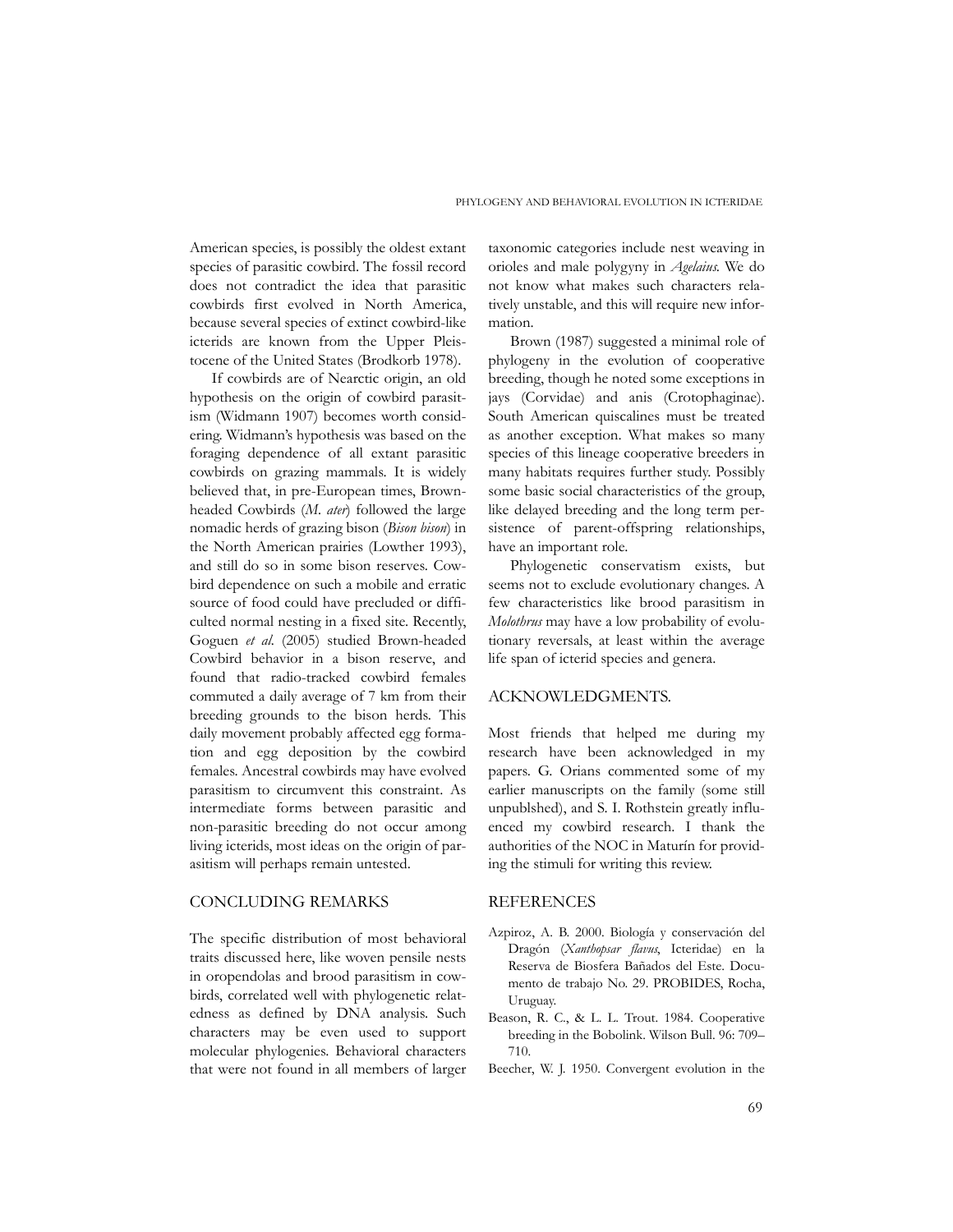American Orioles Wilson Bull. 62: 51*–*86.

- Beletsky, L. 1996. The Red-winged Blackbird. The biology of a strongly polygynous songbird. Academic Press, New York, New York
- Brodkorb, P. 1978. Catalogue of fossil birds. Part 5, Passeriformes. Bull. Fla. State Mus. Biol. Sci. 23: 139*–*228.
- Brown, J. L. 1987. Helping and communal breeding in birds. Princeton Univ. Press, Princeton, New Jersey.
- Cadena, C. D, C. Devenish, & N. Silva. 2002. First observations on the nesting behavior of the Colombian Mountain-Grackle (*Macroagelaius subalaris*), a probable cooperative breeder. Ornitol. Neotrop. 13: 301*–*305.
- Cadena, C. D., A. M. Cuervo & S. M. Lanyon. 2004. Phylogenetic relationships of the Redbellied Grackle (Icteridae: *Hypopyrrhus pyrohypogaster*) inferred from mitochondrial DNA sequence data. Condor 106: 664*–*670.
- CBRO (Comite Brasileiro de Registros Ornitologicos). 2006. Lista das aves do Brasil. Available at http//www.cbro.org.br. Version of 15/7/2006.
- Collias, N. E., & E. C. Collias. 1964. The evolution of nest building in weaverbirds (Ploceidae). Univ. Calif. Publ. Zool. 73: 1*–*239.
- Chatellenaz, M. L., & L. I. Ferraro. 2000. Materiales vegetales y fúngicos en nidos de aves del Noreste Argentino y Paraguay. Facena 16: 103*–* 119.
- Fjeldså, J., & N. Krabbe. 1990. Birds of the High Andes. Apollo Books and Zoological Museum of the Univ. of Copenhagen, Svendborg, Denmark.
- Flood, N. J. 2002. Scott's Oriole (*Icterus parisorum*). *In* Poole, A., & F. Gill (eds.). The birds of North America, No. 608. The Birds of North America, Inc., Philadelphia, Pennsylvania.
- Fraga, R. M. 1972. Cooperative breeding and a case of successive polyandry in the Baywinged Cowbird. Auk 89: 447*–*449.
- Fraga, R. M. 1979. Differences between nestlings and fledglings of Screaming and Baywinged cowbirds. Wilson Bull. 91: 151*–*154.
- Fraga, R. M. 1986. The Baywinged Cowbird (*Molothrus badius*) and its brood parasites: interactions, coevolution and comparative efficiency. Ph. D. diss., Univ. of California, Santa Barbara, California.
- Fraga, R. M . 1991. The social system of a communal breeder, the Bay-winged Cowbird *Molothrus badius*. Ethology 89: 195*–*210.
- Fraga, R. M. 2005a. A new generic name for the Solitary Cacique. Bull. Br. Ornithol. Club 125: 286*–*287.
- Fraga, R. M. 2005b. Behavior, ecology and social organization of Saffron-cowled Blackbirds *(Xanthopsar flavu*s). Ornitol. Neotrop. 16: 15*–* 29.
- Fraga, R. M., & A. Di Giacomo. 2004. Cooperative breeding of the Yellow-rumped Marshbird (Icteridae) in Argentina and Paraguay. Condor 106: 671*–*673.
- Fraga, R. M , & S. Kreft. 2007. Natural history and breeding behavior of the Olive (*Psarocolius yuracares*) and Yellow-billed (*P*. *angustifrons alfredi*) oropendolas in the Chapare province, Bolivia. Ornitol. Neotrop. 18: 251–261.
- Goguen, C. B., D. R. Curson, & N. E. Mathews. 2005. Behavioral ecology of the Brown-headed Cowbird (*Molothrus ater*) in a bison-grazed landscape in New Mexico. Ornithol. Monogr. 57: 71-83.
- Hilty, S. L. 2003. Birds of Venezuela.2<sup>nd</sup> ed. Princeton Univ. Press, Princeton, New Jersey.
- Howell, S. N. G., & S. Webb. 1995. A field guide to the birds of Mexico and northern Central America. Oxford Univ. Press, Oxford, UK.
- Hudson, W. H. 1920. Birds of La Plata. J. M. Dent, London, UK.
- Johnson, K. P., & S. M. Lanyon. 1999. Molecular systematics of the grackles and allies, and the effect of additional sequence (CYT *b* and ND2). Auk 116: 759*–*768.
- Lanyon, S. M. 1992. Interspecific brood parasitism in blackbirds (Icterinae): a phylogenetic perspective. Science 255: 77*–*79.
- Lanyon, S. M. 1994. Polyphyly of the blackbird genus *Agelaius* and the importance of assumptions of monophyly in comparative studies. Evolution 48: 679*–*693.
- Lanyon, S. M., & K. E. Omland. 1999 A molecular phylogeny of the blackbirds (Icteridae): five lineages revealed by cytochrome-*B* sequence data. Auk 116: 629*–*639.
- Lindell, C., & C. Bosque.1999.Notes on the breeding and roosting biology of Troupials (*Icterus icterus*) in Venezuela. Ornitol. Neotrop. 10: 85*–*